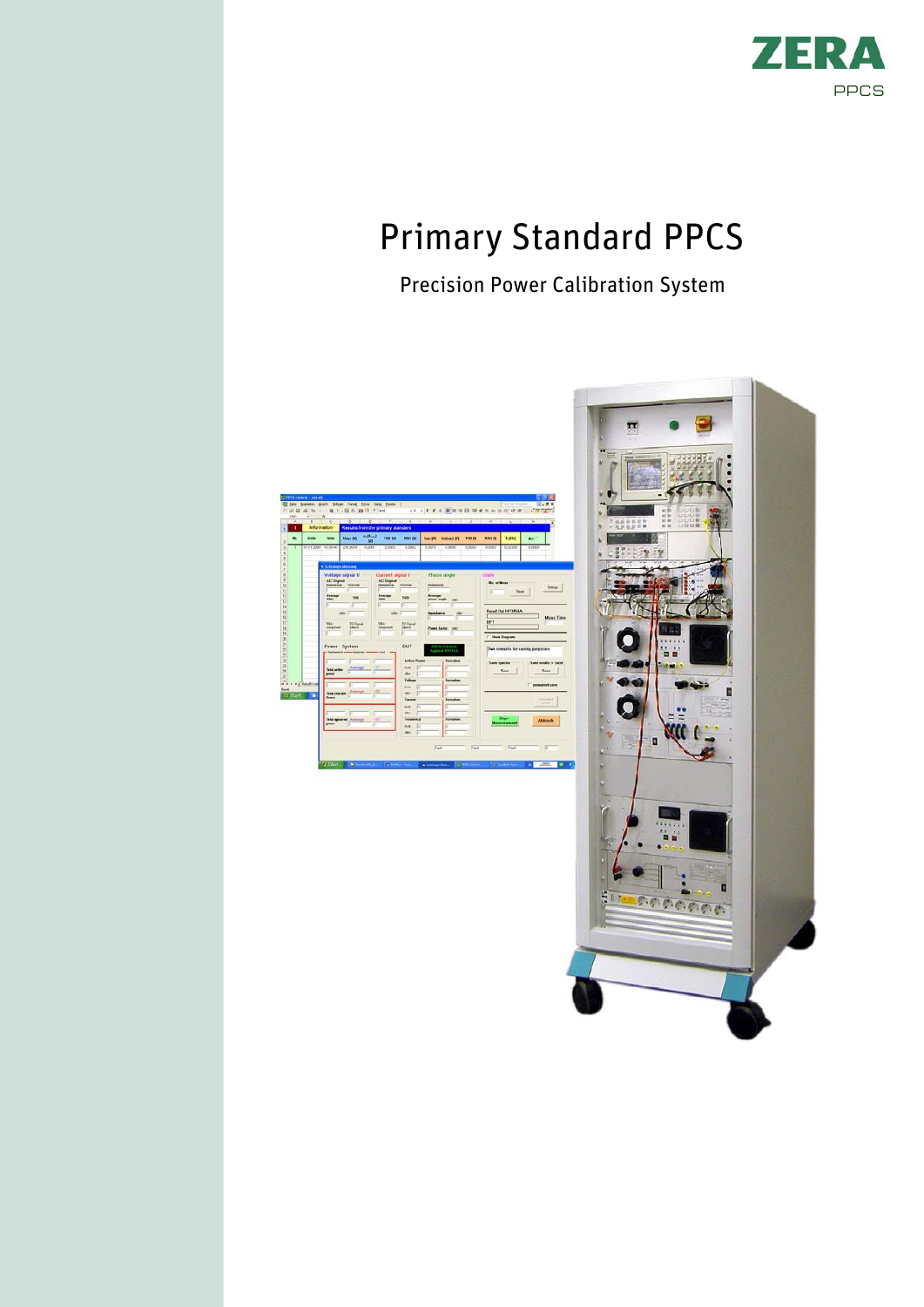

### **General**

PPCS The <sup>P</sup>recision Power Calibration System (PPCS) is designed for high precision, traceable calibration of measuring devices (e.g. comparators) for active, reactive and apparent power. It is of particular importance for the national metrological institutes in order to maintain the traceability within country and internationally.

The single-phase Precision Power Calibration System produces sinus-type voltages and currents with adjustable phase shifts from  $0^{\circ}$  to  $\pm 180^{\circ}$  and frequencies from 40 Hz to 70 Hz.

The steady generation and highly accurate measurement of active, reactive and apparent power is possible at the specified power factors with a standard measurement uncertainty of  $\leq$  10 x 10<sup>-6</sup> related to apparent power at frequencies from 40 Hz to 70 Hz.

The PPCS is based on the research work carried out by the team of scientists from PTB Braunschweig, Germany and tested for several years to ensure technical claims.

#### **Features**

- Highly accurate current, voltage and power calibration
- High measuring stability due to ZERA components that have been proven for many years
- High repeat accuracy of the measuring values
- Lowest measuring uncertainty from  $\leq 10 \times 10^{-6}$ (relative to the nominal value of the apparent power)
- Simple traceability to SI unit "DC voltage" and "AC resistor" to national reference standards
- Wide range of Harmonic generation and accurate measurement

#### Recommended calibration periods:

- Transformers (SVT480-120, SCT100-120) every 5 years
- Resistors (HPR10) every two years
- Multi-meter 3458A\* every 90 days (for highest accuracy every 24 hours)
	- \* A DC device (e. g. Fluke) is required for re-calibration of the multi-meter

The inherent errors of the individual components determined during the re-calibration can be used for fault compensation in the operating program.



## **Measuring Principle**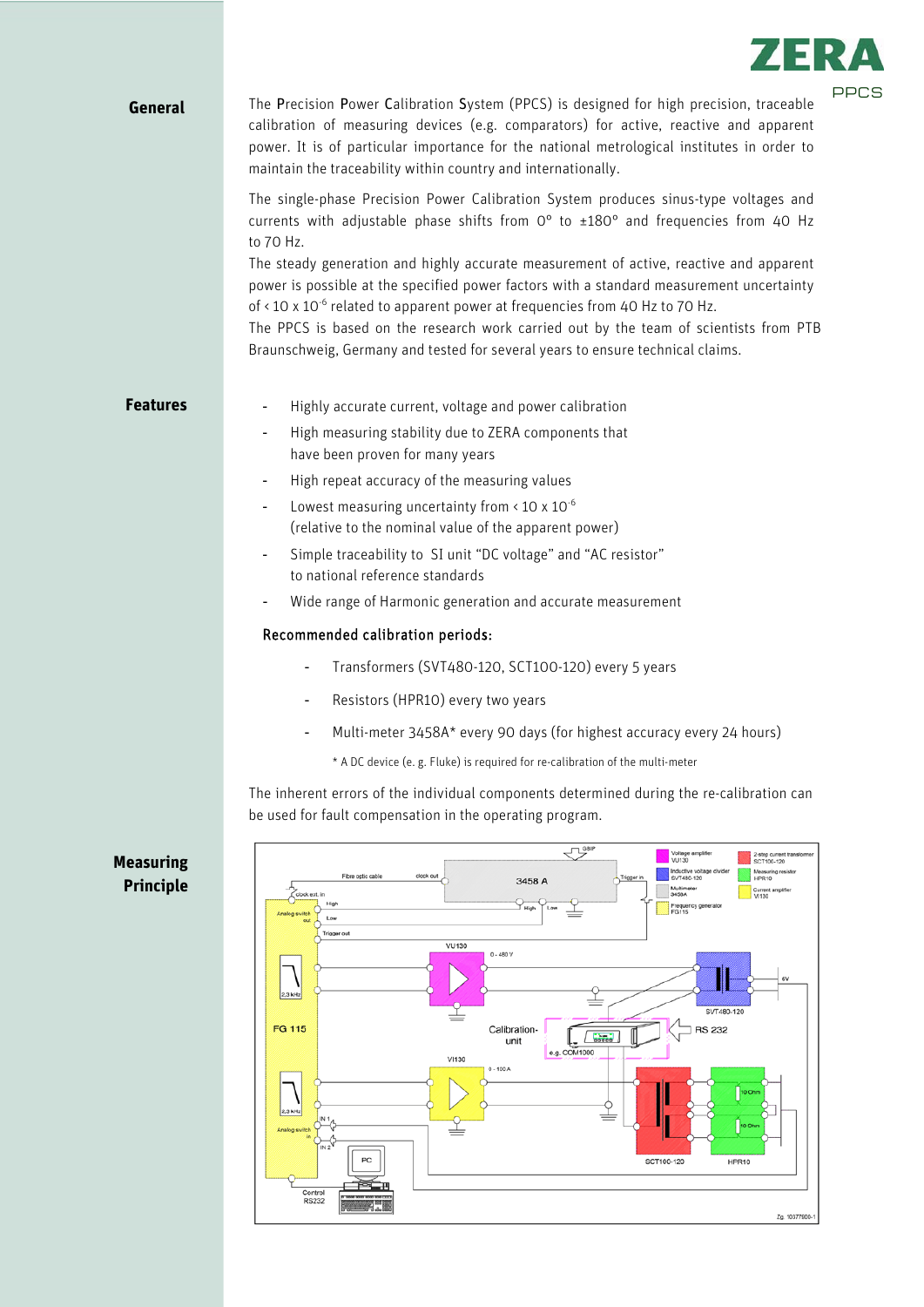

## RM2000B/TDS2014B – Digital oscilloscope is used to see the output waveform quality. **3458A** -  $8^{1}/_{2}$  digit multi-meter for synchronization and recording of the measured values. 5313A – Frequency meter for counting pulses to carry out calibration based on power proportional pulse output. FG115 – The programmable double alternating voltage source is the basic component for the sequential, alternating, synchronous scanning method (Salisa) and provides the PPCS power reference standard together with the modified multi-meter 3458A. VI130 – Analogue current amplifier for generating output currents from 0.01 A up to 100 A for frequencies of 40 ...70 Hz. The amplifier consists of an output converter (TTS4161), a push-pull converter (VE5484) and a power supply (UR5532). SCT100-120 – Standard Current Transformer for transforming a primary current of 0.1 A … 100 A into a **Digital Oscilloscope** The measuring principle is based on synthesized AC voltage and current generation using single sampling voltmeter for synchronization and computerized evaluation by means of Discrete Fourier Transform (DFT). PC software communicates with the frequency generator (FG115) which consists of a dual voltage programmable amplifier. Signals pass on to voltage and current amplifiers (based on linear amplifier technology) through antialiasing filter FES101. The feedback measurement of the voltage output is performed via inductive divider (SVT480-120); current output is measured by precision current transformer (SCT100-120) and high precision resistor (HPR10). Both values are detected by FG115 for corrective action. Values measured by the device under test are read out via interface. The user software compares the generated values and the values, received from the device under test and shows the errors. Further traceability to the SI units "DC voltage" and "DC resistor" are achieved by using RMS voltmeter and AC precision resistor with small and known frequency responses. The use of single clock signal for generation and measurement synchronization ensures the great reduction in measurement uncertainty. This clock signal  $f_{clock}$  is taken from the sampling voltmeter. These measurements lead to a significant reduction of 1. Synchronization errors with sampling method and 2. Unavoidable differences between sampling voltmeters. **Measuring Principle Double Alternating Voltage Source Precision Current Transformer Current Amplifier Multi-meter Frequency Meter Individual Components**

secondary current of 0.1 A.